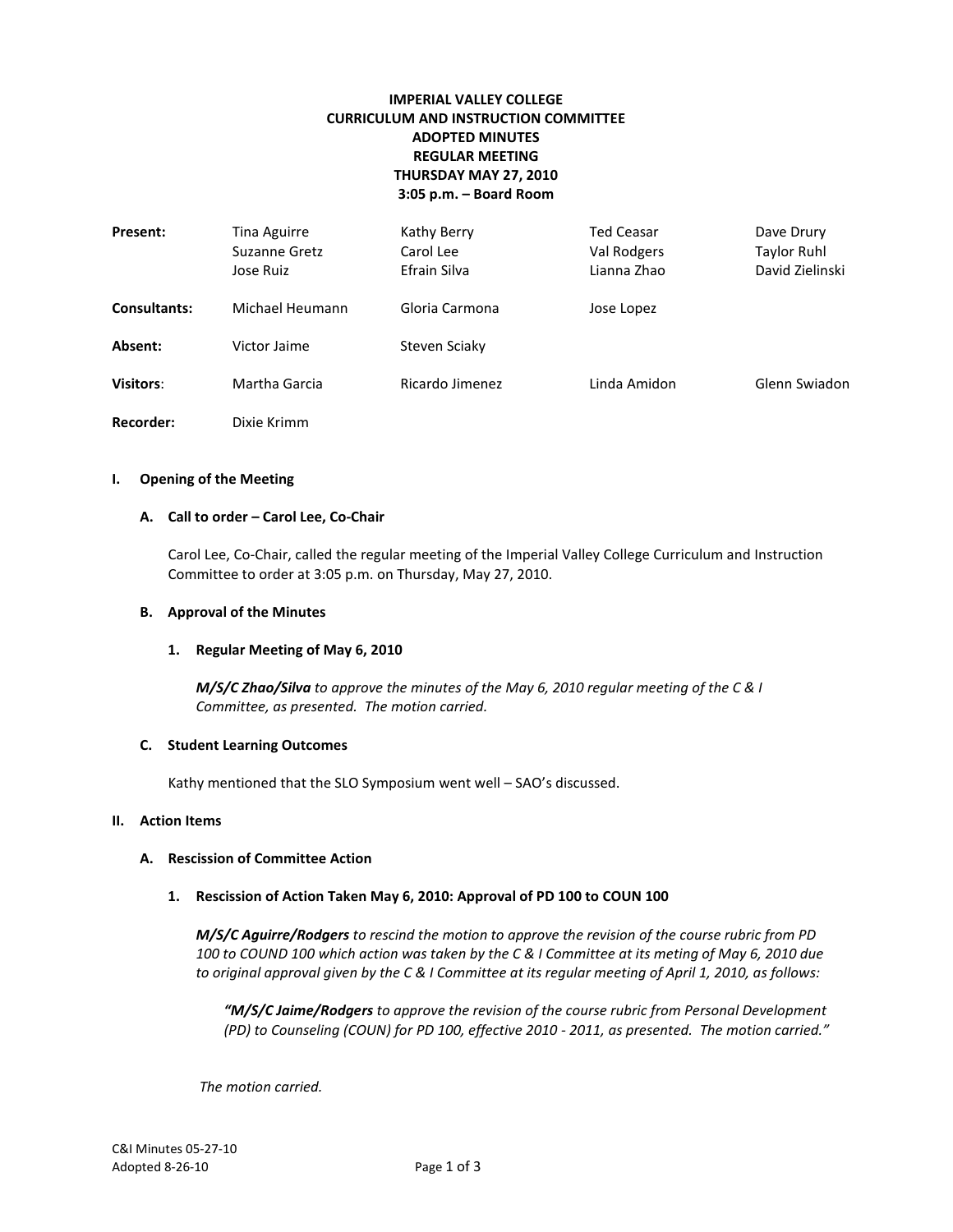## **B. Credit Courses**

## **1. Curriculum Committee Policy**

*M/S/C Zhao/Rodgers to approve the establishment of the following policy: "Any items which require formal approval/authorization by the California Community Colleges Chancellor's Office (CCCCO) not be placed in the catalog until said approval is received by the campus." Effective July 1, 2010. The motion carried.*

## **2. Deleted Courses**

- **a. FREN 200 – Intermediate French I (4.0)**
- **b. FREN 210 – Intermediate French II (4.0)**

*M/S/C Ruiz/Zhao to approve the deletion of FREN 200 and FREN 210, effective 2010-2011, as presented. The motion carried.*

**3. Revised Courses**

## **a. COUN 100 – Personal and Career Development (3.0)**

*M/S/C Cesar/Silva to approve the revision to the course description, outline of record, and textbooks for COUN 100, effective 2010-2011, as presented. The motion carried.*

- **4. New Courses**
	- **a. BLDC 155 – Energy Fundamentals (3.0)**
	- **b. BLDC 155 – Solar Thermal and Water Efficiency (3.0)**
	- **c. BLDC 175 – Home Performance Retrofits (3.0)**

*M/S/C Silva/Rodgers to approve the addition of BLDC 115, BLDC 155, and BLDC 175, to the credit curriculum, effective 2010-2011, as presented. The motion carried.*

**d. FREN 198 – Directed Study in French (1.0-3.0)**

*M/S/C Ruiz/Zhao to approve the addition of FREN 198 for 1-3 units, to the credit curriculum, effective 2010-2011, as presented. The motion carried.*

- **e. FREN 201 – Intermediate French I (5.0)**
- **f. FREN 211 – Intermediate French II (5.0)**

*M/S/C Ruiz/Aguirre to approve the addition of FREN 201 and FREN 211, to the credit curriculum, effective 2010-2011, as presented. The motion carried.*

**g. SPCH 130 – Critical Thinking in Small Groups (3.0)**

## **THIS ITEM WAS WITHDRAWN**

- **C. Majors and Certificates**
	- **1. Revised Majors**
		- **a. French Major**